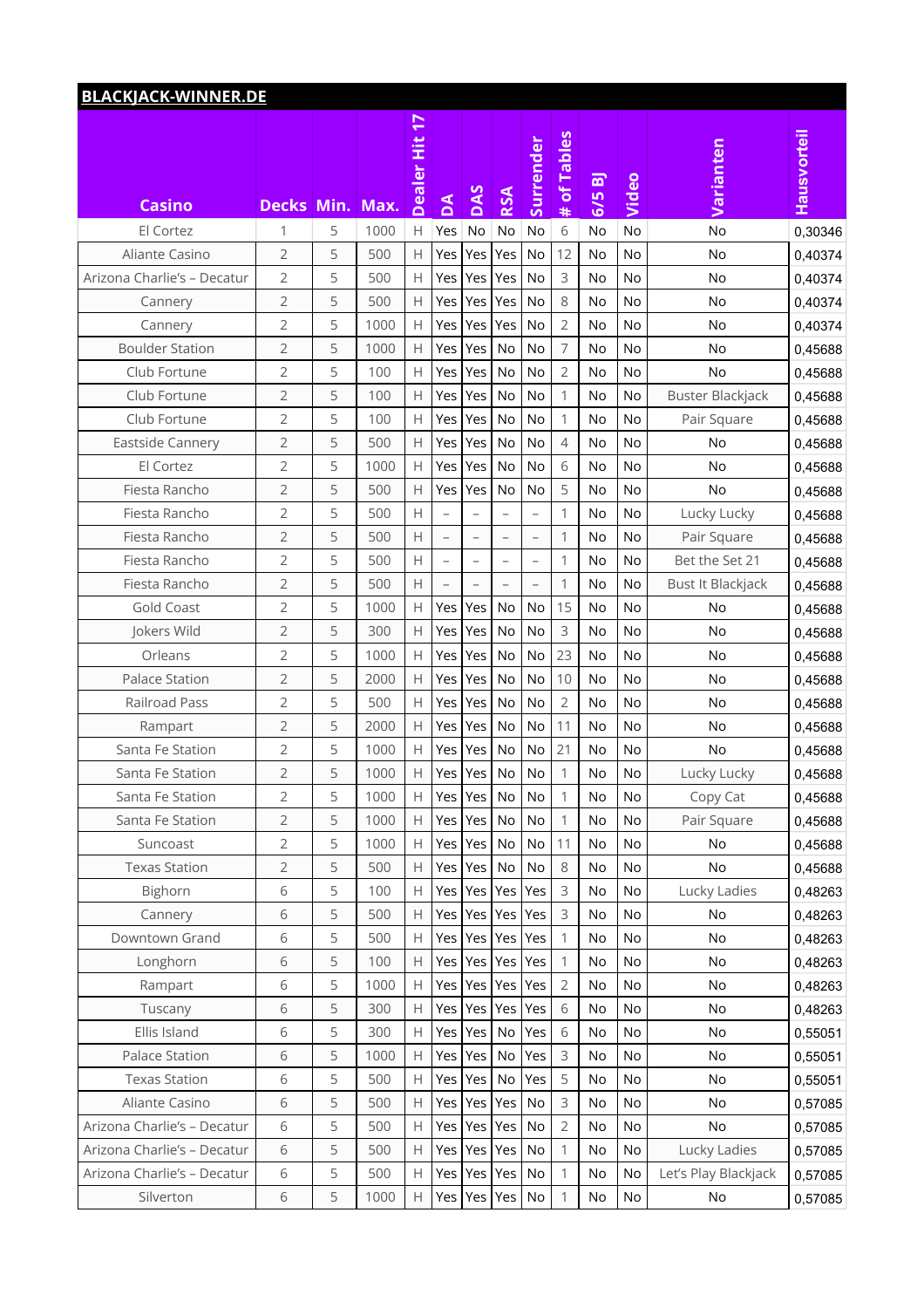| <b>BLACKJACK-WINNER.DE</b> |                |   |      |                                                             |                          |                   |                          |                          |                |                          |                   |                         |             |
|----------------------------|----------------|---|------|-------------------------------------------------------------|--------------------------|-------------------|--------------------------|--------------------------|----------------|--------------------------|-------------------|-------------------------|-------------|
| <b>Casino</b>              | Decks Min.     |   | Max. | Dealer Hit 17                                               | $\mathbf{A}$             | DAS               | <b>RSA</b>               | Surrender                | # of Tables    | 6/5B                     | Video             | Varianten               | Hausvorteil |
| Stratosphere               | 6              | 5 | 1000 | Н                                                           | Yes                      | Yes               | Yes                      | No                       | 14             | No                       | Yes               | <b>No</b>               | 0,57085     |
| 4 Queens                   | 6              | 5 | 500  | $\mathsf{H}$                                                |                          |                   |                          |                          | $\overline{2}$ | No                       | No                | <b>BJ Switch</b>        | 0,58        |
| California                 | 2              | 5 | 1000 | H                                                           | Yes                      | No                | No                       | No                       | 14             | No                       | No                | No                      | 0,60225     |
| Fremont                    | $\overline{2}$ | 5 | 200  | $\mathsf{H}$                                                | Yes                      | No                | No                       | No                       | 6              | No                       | No                | No                      | 0,60225     |
| Main Street Station        | 2              | 5 | 1000 | H                                                           | Yes                      | No                | No                       | No                       | 9              | No                       | No                | No                      | 0,60225     |
| 4 Queens                   | 6              | 5 | 500  | $\mathsf{H}$                                                | Yes                      | Yes               | No                       | No                       | 1              | No                       | No                | <b>Bonus Spin</b>       | 0,63873     |
| 4 Queens                   | 6              | 5 | 500  | H                                                           | Yes                      | Yes               | No                       | No                       | 1              | No                       | No                | Zombie                  | 0,63873     |
| Bally's                    | 6              | 5 | 500  | $\mathsf{H}$                                                | Yes                      | Yes               | No                       | <b>No</b>                | 1              | Even                     | No                | Double Attack BJ        | 0,63873     |
| Binion's                   | 6              | 5 | 500  | $\mathsf{H}$                                                | Yes                      | Yes               | No                       | No                       | 1              | No                       | <b>No</b>         | Zombie                  | 0,63873     |
| <b>Boulder Station</b>     | 6              | 5 | 500  | $\overline{H}$                                              | Yes                      | Yes               | No                       | No                       | 3              | No                       | No                | <b>No</b>               | 0,63873     |
| <b>Boulder Station</b>     | 6              | 5 | 500  | $\mathsf{H}$                                                | Yes                      | Yes               | No                       | No                       | 1              | No                       | No                | Lucky Lucky             | 0,63873     |
| <b>Boulder Station</b>     | 6              | 5 | 500  | $\mathsf{H}$                                                | Yes                      | Yes               | No                       | No                       | 1              | No                       | No                | Lucky Ladies            | 0,63873     |
| El Cortez                  | 6              | 5 | 500  | $\mathsf{H}$                                                | Yes                      | Yes               | No                       | No                       | $\overline{2}$ | No                       | No                | No                      | 0,63873     |
| Fiesta Rancho              | 6              | 5 | 500  | H                                                           | Yes                      | Yes               | No                       | No                       | 1              | No                       | No                | No                      | 0,63873     |
| <b>Gold Coast</b>          | 6              | 5 | 500  | $\mathsf{H}$                                                | Yes                      | Yes               | No                       | No                       | 3              | No                       | No                | No                      | 0,63873     |
| Golden Gate                | 6              | 5 | 2500 | H                                                           | Yes                      | Yes               | No                       | No                       | 12             | No                       | No                | No                      | 0,63873     |
| Lucky Club                 | 6              | 5 | 100  | $\mathsf{H}$                                                | Yes                      | Yes               | No                       | No                       | $\overline{2}$ | No                       | No                | No                      | 0,63873     |
| M Resort                   | 6              | 5 | 1000 | H                                                           | Yes                      | Yes               | No                       | No                       | 6              | No                       | No                | No                      | 0,63873     |
| Orleans                    | 6              | 5 | 1000 | $\mathsf{H}$                                                | Yes                      | Yes               | No                       | No                       | 3              | No                       | No                | <b>No</b>               | 0,63873     |
| Plaza                      | 6              | 5 | 1000 | H                                                           | Yes                      | Yes               | No                       | No                       | 8              | No                       | No                | No                      | 0,63873     |
| Plaza                      | 6              | 5 | 1000 | $\mathsf{H}$                                                | Yes                      | Yes               | No                       | <b>No</b>                | 1              | No                       | No                | Free Bet                | 0,63873     |
| Plaza                      | 6              | 5 | 1000 | $\mathsf{H}$                                                | Yes                      | Yes               | No                       | No                       | 1              | No                       | No                | <b>Buster Blackjack</b> | 0,63873     |
| Suncoast                   | 6              | 5 | 1000 | H                                                           | Yes   Yes                |                   | No                       | No                       | $\overline{2}$ | No                       | No                | No                      | 0,63873     |
| Suncoast                   | 6              | 5 | 1000 | H                                                           | Yes                      | Yes               | No                       | No                       | 1              | No                       | $\qquad \qquad -$ | Spin 21                 | 0,63873     |
| The D                      | 8              | 5 | 475  | Н                                                           |                          | Yes   Yes         | No                       | No                       | 1              | No                       | Yes               | No                      | 0,64493     |
| California                 | 6              | 5 | 200  | $\mathsf{H}% _{\mathbb{R}}^{1}\left( \mathbb{R}^{2}\right)$ | Yes                      | No                | No                       | No                       | 1              | No                       | <b>No</b>         | No                      | 0,78327     |
| Fremont                    | 6              | 5 | 500  | $\overline{H}$                                              | Yes                      | No                | No                       | No                       | $\overline{4}$ | No                       | No                | No                      | 0,78327     |
| <b>Gold Coast</b>          | 1              | 5 | 1000 | $\mathsf{H}% _{\mathbb{R}}^{1}\left( \mathbb{R}^{2}\right)$ | $\equiv$                 |                   | $\overline{a}$           | $\overline{a}$           | $\overline{2}$ | $\overline{a}$           | No                | Super Fun 21            | 1,16        |
| Main Street Station        | 1              | 5 | 500  | H                                                           | $\overline{\phantom{0}}$ |                   |                          | $\qquad \qquad -$        | 1              | $\overline{\phantom{0}}$ | No                | Super Fun 21            | 1,16        |
| Sam's Town                 | 1              | 5 | 500  | $\mathsf{H}% _{\mathbb{R}}^{1}\left( \mathbb{R}^{2}\right)$ |                          | Yes               |                          | Yes                      | 1              | $\overline{a}$           | No                | Super Fun 21            | 1,16        |
| Orleans                    | 2              | 5 | 1000 | H                                                           |                          |                   | $\overline{\phantom{0}}$ | Yes                      | 1              | $\overline{\phantom{0}}$ | No                | Super Fun 21            | 1,3         |
| Sam's Town                 | 2              | 5 | 500  | $\mathsf{H}% _{\mathbb{R}}^{1}\left( \mathbb{R}^{2}\right)$ | $\overline{\phantom{0}}$ |                   | $\overline{\phantom{0}}$ | Yes                      | 13             | $\overline{\phantom{0}}$ | No                | Super Fun 21            | 1,3         |
| Suncoast                   | 2              | 5 | 1000 | H                                                           | $\overline{\phantom{0}}$ | $\qquad \qquad -$ | $\overline{\phantom{0}}$ | $\overline{\phantom{0}}$ | 1              | $\overline{a}$           | No                | Super Fun               | 1,3         |
| Plaza                      | 6              | 5 | 1000 | $\mathsf{H}% _{\mathbb{R}}^{1}\left( \mathbb{R}^{2}\right)$ |                          |                   |                          |                          | $\mathbf{1}$   | No                       | No                | Most Liberal 21         | 1,33        |
| Fiesta Henderson           | 1              | 5 | 1000 | H.                                                          |                          | Yes   Yes         | No                       | No                       | 1              | Yes                      | No                | No                      | 1,55422     |
| Fiesta Rancho              | 1              | 5 | 500  | $\mathsf{H}% _{\mathbb{R}}^{1}\left( \mathbb{R}^{2}\right)$ | Yes Yes                  |                   | No                       | No                       | 1              | Yes                      | No                | No                      | 1,55422     |
| Aliante Casino             | 1              | 5 | 500  | Н                                                           | Yes                      | No                | No                       | No                       | 3              | Yes                      | No                | No                      | 1,69824     |
| California                 | 1              | 5 | 200  | $\mathsf{H}% _{\mathbb{R}}^{1}\left( \mathbb{R}^{2}\right)$ | Yes                      | No                | No                       | No                       | $\overline{2}$ | Yes                      | No                | No                      | 1,69824     |
| <b>Main Street Station</b> | 1              | 5 | 200  | Н                                                           | Yes                      | No                | No                       | No                       | 1              | Yes                      | No                | No                      | 1,69824     |
| Orleans                    | 1              | 5 | 1000 | H                                                           | Yes                      | No                | No                       | No                       | $\overline{2}$ | Yes                      | No                | No                      | 1,69824     |
| Red Rock                   | 1              | 5 | 1000 | H                                                           | Yes                      | No                | No                       | No                       | $\overline{2}$ | Yes                      | No                | No                      | 1,69824     |
| Santa Fe Station           | $\mathbf 1$    | 5 | 1000 | $\mathsf{H}% _{\mathbb{R}}^{1}\left( \mathbb{R}^{2}\right)$ | Yes                      | No                | No                       | No                       | $\overline{2}$ | Yes                      | No                | No                      | 1,69824     |